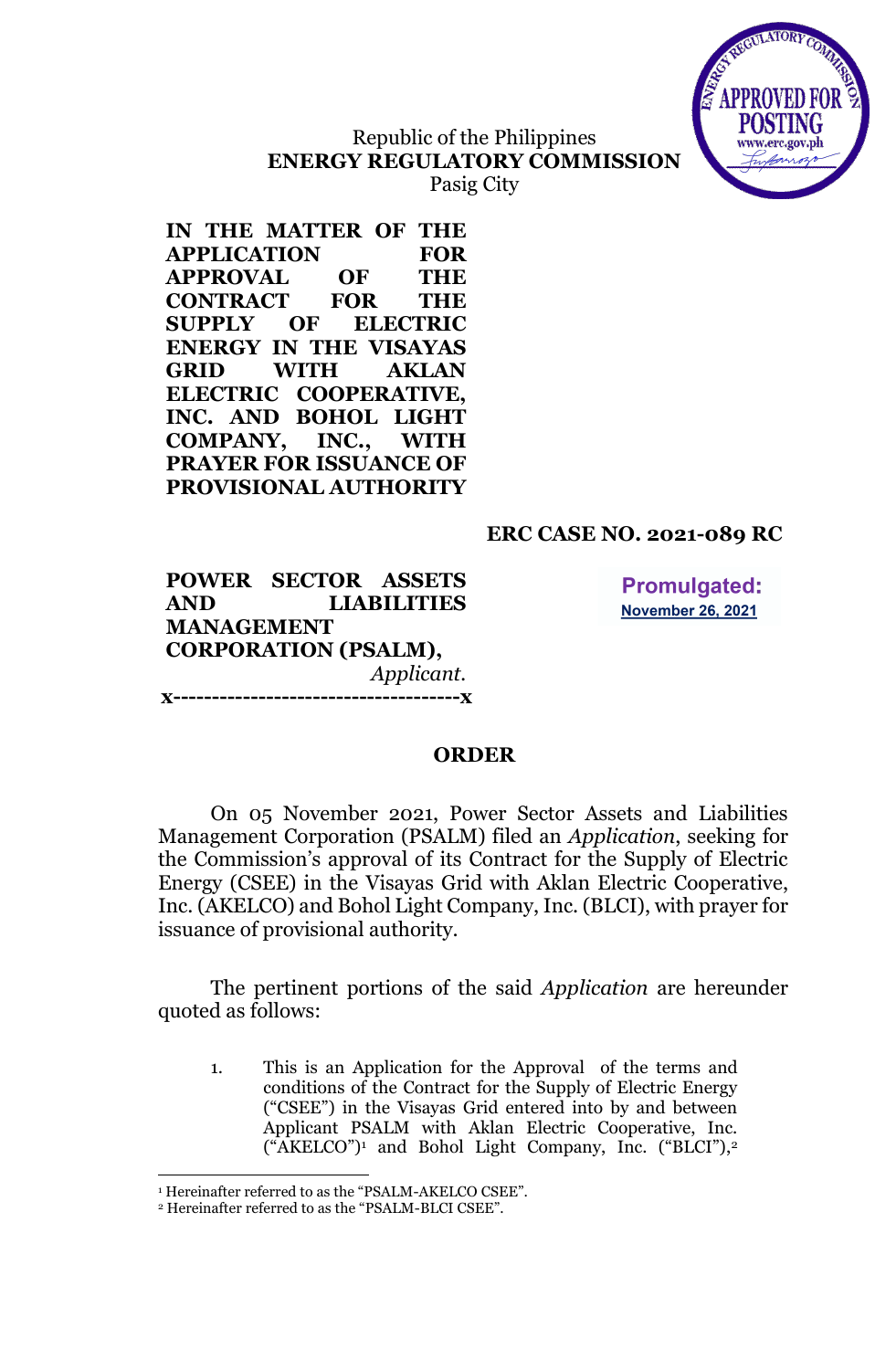respectively, pursuant to Section 67 of Republic Act No. 9136, otherwise known as the "Electric Power Industry Reform Act of 2001" ("EPIRA").

- 2. Applicant PSALM is a government-owned and controlled corporation created by virtue of the EPIRA, with principal office address at 24th Floor Vertis North Corporate Center 1, Astra corner Lux Drives, North Avenue, Quezon City.
- 3. Pursuant to Section 49 of the EPIRA and the consequent assignment via an Assignment Letter 11 May 2009 of all National Power Corporation ("NPC") power supply contracts to PSALM, NPC assigned and transferred to PSALM all its rights and obligations in, to, and under its CSEEs and other similarly or substantially equivalent power supply contracts with NPC power customers (collectively referred to as "Power Supply Contracts").

The Assignment Letter dated 11 May 2009 is hereto attached as Annex "A".

- 4. On and from 11 May 2009, the Power Supply Contracts were deemed amended as follows:
	- i. all references to NPC therein shall be treated as references to PSALM;
	- ii. PSALM shall be deemed the SUPPLIER under said Power Supply Contracts; and
	- iii. the rights and obligations of the Parties shall be governed by and construed in accordance with said Power Supply Contracts, as amended by the 11 May 2009 Letter Assignment. Thus, this instant application by PSALM.

Thus, this instant application by PSALM.

- 5. The subject CSEE was executed based on the ERC- approved template under ERC Resolution No. 08, Series of 2005 issued on 07 July 2005. On 09 August 2005, said template was subsequently amended by this Honorable Commission in its Resolution No. 15, Series of 2005.
- 6. In ERC Resolution No. 33, Series of 2006,<sup>3</sup> the ERC clarified that the Transition Supply Contract ("TSC") Template should merely serve as a guide for the Distribution Utilities ("DUs") and NPC and should not be construed as the contract contemplated under Section 67 of the EPIRA.
- 7. PSALM filed similar Applications in 2011, 2012, 2013 and 2014 for the Approval of the terms and conditions of CSEEs effective 26 December 2011 to 25 December 2012, 26

<sup>&</sup>lt;u>.</u> <sup>3</sup> Resolution Clarifying the Purpose of the Adoption of the TSC Template.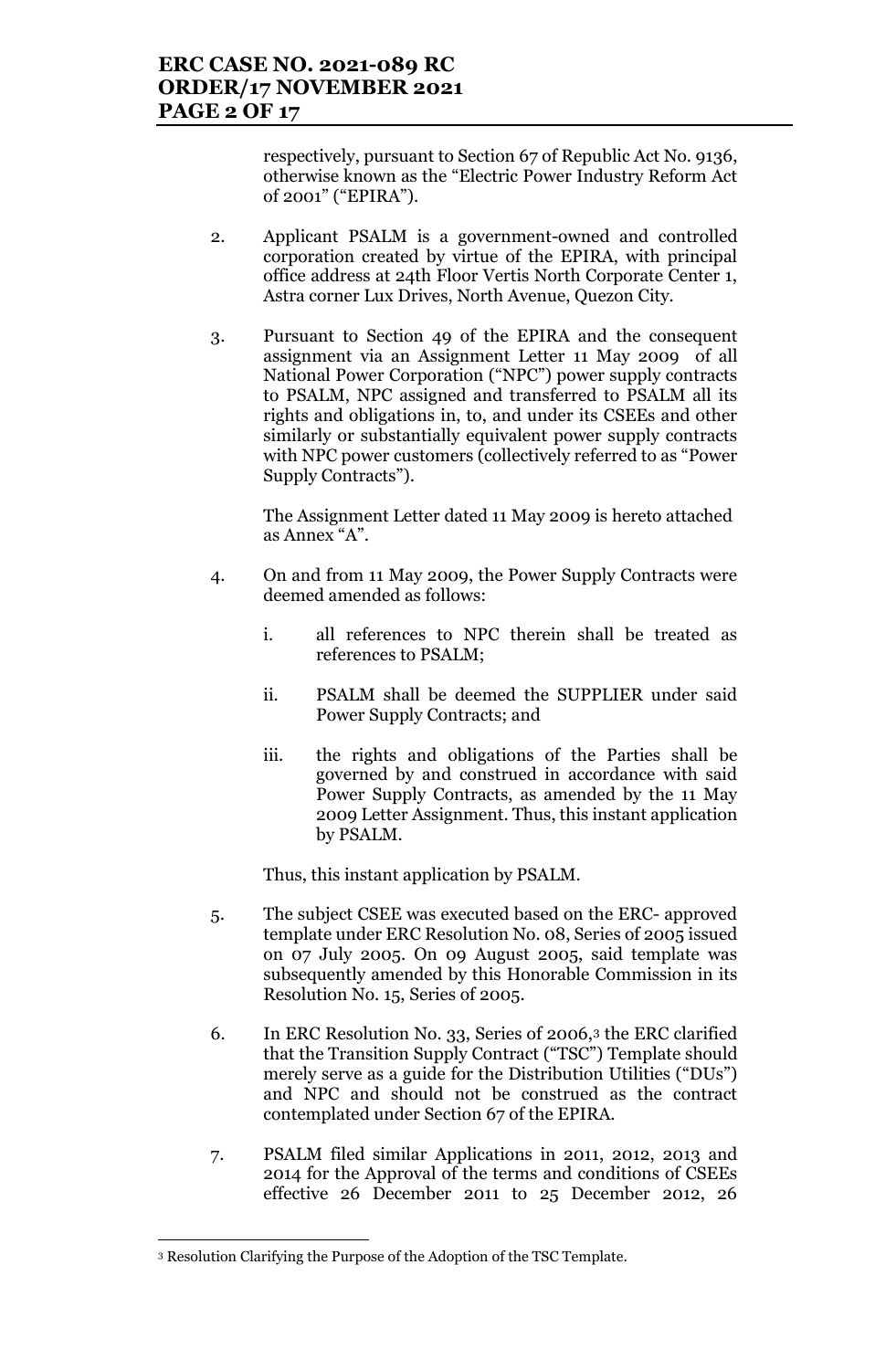December 2012 to 25 December 2013, and 26 December 2013 to 25 December 2014, respectively.

- 8. By reason of the public bidding to privatize the rights to the contracted energy<sup>4</sup> under the Unified Leyte Geothermal Power Plant ("ULGPP") and the asset sale of the Naga Power Plant Complex, PSALM no longer renewed the CSEEs that expired on 25 December 2014.
- 9. The ULGPP has a dependable capacity of 400MW out of the 538MW installed capacity.
- 10. On 08 June 2018, PSALM filed its application docketed as ERC Case No. 2018-055 RC for the approval of the CSEEs for the duration of 26 December 2017 to 25 December 2020, duly executed and negotiated with the following:
	- Leyte III Electric Cooperative, Inc. ("LEYECO III"); and
	- Leyte V Electric Cooperative, Inc. ("LEYECO V").
- 11. The foregoing CSEEs were executed based on the template approved by this Honorable Commission under Resolution No.08, Series of 2005 as amended by Resolution No. 15, Series of 2005. Likewise, the CSEEs incorporated the minor changes previously proposed by PSALM and approved by the DUs, which changes were contained in the CSEEs approved by this Honorable Commission in PSALM's Application in ERC Case No. 2012-008 RC, ERC Case No. 2013-044 RC, ERC Case No. 2013-169 RC and ERC Case No. 2014-173.
- 12. The revisions made in the CSEEs under said Application consists of: (a) those found in Annex 1 of the CSEEs (which reflects the Contracted Energy and the corresponding equivalent demand); and (b) the amendment of Section 3.1 on CONTRACT DURATION, as follows:
	- 3.1. This Contract consisting of the Transition Supply Contract shall remain in full force and effect from 26 December 2017 to 25 December 2020. Unless otherwise provided, the applicable provisions of this Contract shall be deemed modified by the applicable WESM Rules.
- 13. In a Decision dated 20 January 2021, the Honorable Commission confirmed and approved the CSEEs entered into by PSALM with LEYECO III and LEYECO V for a contract term of three (3) years from 26 December 2017 to 25 December 2020.

<u>.</u>

<sup>4</sup> By virtue of the EPIRA, the assets transferred to PSALM included the rights of the NPC to the contracted energy under the Purchase Power Agreement (PPA) with Energy Development Corp. (EDC). The contract term of the PPA between NPC and EDC expires on 25 July 2021 for "Leyte A" and 25 July 2022 for "Leyte B."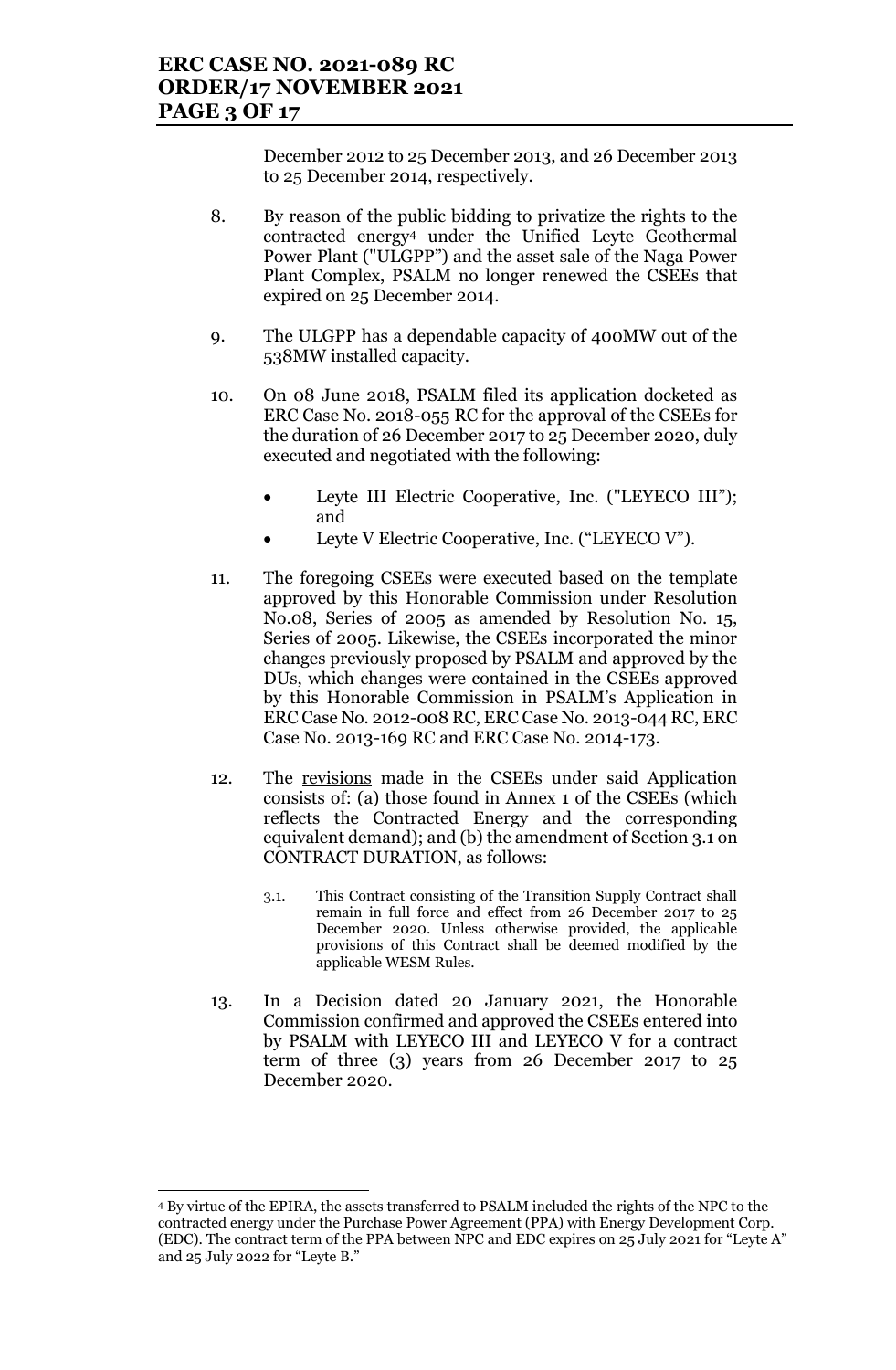### PSALM'S PENDING CSEE/LOA APPLICATIONS WITH THE ENERGY REGULATORY COMMISSION

ERC Case No. 2019-040 RC

- 14. On 31 May 2019, PSALM filed a similar application docketed as ERC Case No. 2019-040 RC for approval of several duly executed and negotiated CSEEs in the Visayas Grid with the following DUs:
	- Biliran Electric Cooperative, Inc. ("BILECO");
	- Bohol I Electric Cooperative, Inc. ("BOHECO I");
	- Bohol II Electric Cooperative, Inc. ("BOHECO II");
	- Don Orestes Romualdez Electric Cooperative, Inc. ("DORELCO");
	- Eastern Samar Electric Cooperative, Inc. ("ESAMELCO");
	- Leyte II Electric Cooperative, Inc. ("LEYECO II");
	- Leyte IV Electric Cooperative, Inc. ("LEYECO IV");
	- Northern Samar Electric Cooperative, Inc. ("NORSAMELCO");
	- Samar I Electric Cooperative, Inc. ("SAMELCO I");
	- Samar II Electric Cooperative, Inc. ("SAMELCO II"); and
	- Southern Leyte Electric Cooperative, Inc. ("SOLECO").
- 15. These CSEEs had a duration of 26 December 2018 to 25 December 2019.
- 16. The foregoing CSEEs were executed based on the template approved by this Honorable Commission under Resolution No. 8, Series of 2005 as amended by Resolution No. 15, Series of 2005. Likewise, the CSEEs incorporated the minor changes previously proposed by PSALM and approved by the DUs, which changes were contained in the CSEEs approved by this Honorable Commission in PSALM's Application in ERC Case No. 2012-008 RC, ERC Case No. 2013-044 RC, ERC Case No. 2013-169 RC and ERC Case No. 2014-173.
- 17. The revisions made in the CSEEs under said application consist of (i) those found in Annex 1 of the CSEEs (which reflects the Contracted Energy and the corresponding equivalent demand); and (ii) the amendment of Section 3.1 on CONTRACT DURATION, as follows:
	- 3.1 This Contract consisting of the Transition Supply Contract shall remain in full force and effect from 26 December 2018 to 25 December 2019. Unless otherwise provided, the applicable provisions of this Contract shall be deemed modified by the applicable WESM Rules.
- 18. Also included in the said application (ERC Case No. 2019-040 RC) were the Letters of Agreement ("LOAs") of LEYECO III and LEYECO V. The LOAs were necessary to accommodate LEYECO III's and LEYECO V's requests for an increase in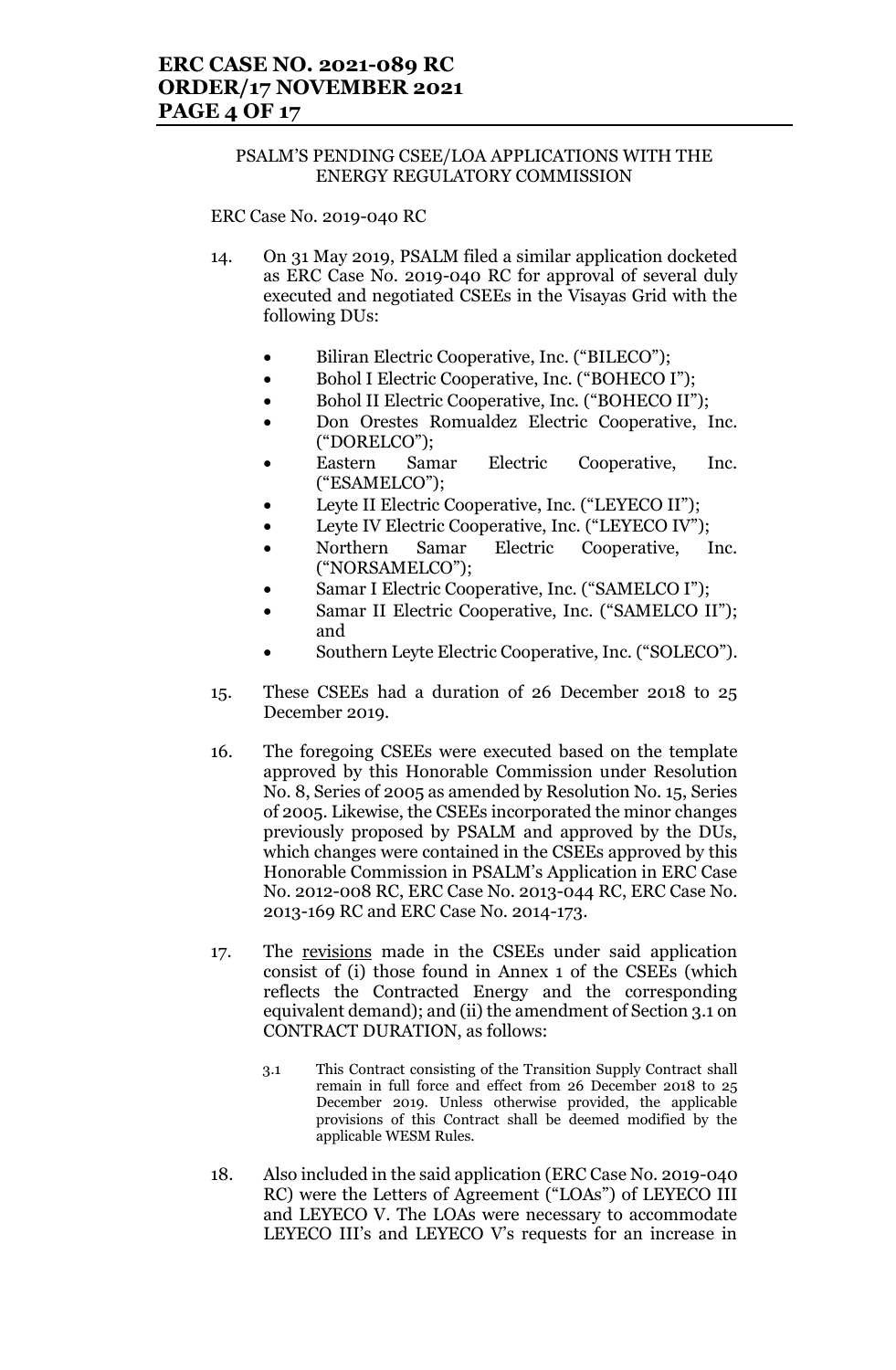contract demand and energy. This application is pending resolution before this Honorable Commission.

19. The CSEEs and LOAs were necessary due to delay in the commercial operation of the 1336MW (2 x 668) Coal-Fired Power Plant located in Dinginin, Mariveles, Bataan owned by GNPower Dinginin Ltd., Co. with which the DUs had power supply contracts.

ERC CASE NO. 2020-014 RC

- 20. On 06 July 2020, PSALM filed a similar application docketed as ERC Case No. 2020-014 RC for approval of duly executed and negotiated CSEE in the Visayas Grid with AKELCO with a contract duration from 26 February 2020 to 25 November 2020.
- 21. Said CSEE was executed based on the ERC-approved template under ERC Resolution No. 08, Series of 2005. Likewise, the CSEE incorporated minor changes previously proposed by PSALM and approved by the DUs, which changes were contained in the CSEEs approved by this Honorable Commission in PSALM's Application in ERC Case Nos. 2012- 008 RC, 2013-044 RC, 2012-169 RC, and 2014-173 RC.
- 22. The revisions made in the CSEE under the said application consist of (i) those found in Annex 1 of the CSEE (which reflects the Contracted Energy and in the corresponding equivalent demand); and (ii) the amendment of Section 3.1 on CONTRACT DURATION, as follows:
	- 3.1 This Contract shall be effective for a period of ten (10) months from 26 February 2020 to 25 November 2020, unless modified by the applicable WESM Rules.
- 23. This application is pending resolution before this Honorable Commission.

PSALM's CSEEs with AKELCO and BLCI

24. Pursuant to Section 5, Article III of the ERC's Guidelines for the Recovery of Costs for the Generation Component of the Distribution Utilities' Rate, PSALM is filing the instant Application for the approval of the CSEEs duly negotiated with AKELCO and BLCI, respectively.

The CSEEs duly negotiated with AKELCO and BLCI are hereto attached as Annexes "B" and "C", respectively.

25. Said CSEEs were executed based on the ERC-approved template under ERC Resolution No. 08, Series of 2005. Likewise, the CSEEs incorporated the minor changes previously proposed by PSALM and approved by the DUs, which changes were contained in the CSEEs approved by this Honorable Commission in PSALM's Application in ERC Case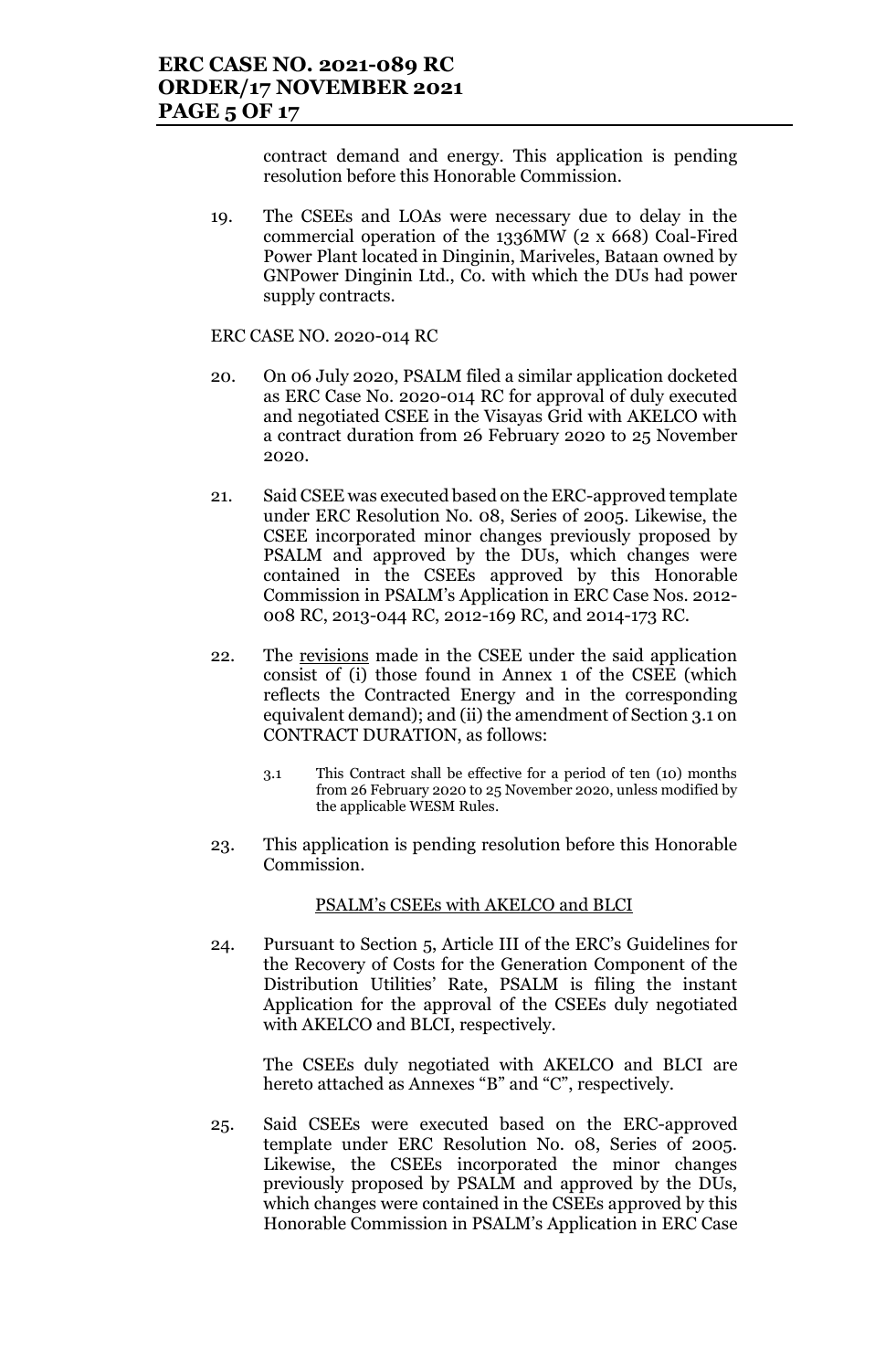Nos. 2012-008 RC, 2013-044 RC, 2012-169 RC, and 2014-173 RC.

Salient Provisions of the CSEEs with AKELCO and BLCI

26. The table below shows the Contract Duration of the PSALM-AKELCO and PSALM-BLCI CSEEs:

| CSEE.                    | <b>Contract Duration</b>                |  |
|--------------------------|-----------------------------------------|--|
| <b>PSALM-AKELCO CSEE</b> | 26 November 2020 to 25<br>November 2021 |  |
| <b>PSALM-BLCI CSEE</b>   | 26 May 2020 to 25 May<br>2021           |  |

27. The CSEE for AKELCO<sup>5</sup> subject of this Application has the following salient provisions, apart from the revisions mentioned in the preceding paragraphs:

### (i) CONTRACT ENERGY

- 4.1 Contract Energy and Equivalent Demand as indicated in Annex I may be changed by PSALM due to a change in the projected available capacity of PSALM's power plants and at any time during the duration of the Contract due to the privatization of any of the assets of PSALM pursuant to the EPIRA.
	- 4.1.1 CUSTOMER shall nominate month-ahead its hourly and daily energy quantity requirements three (3) days before the start of the next billing period based on its Daily Load Profile as reflected in Annex 1a. On a day to day transaction, the CUSTOMER shall confirm the schedule of hourly energy requirements to PSALM on the day ahead. PSALM shall declare to WESM the schedule of hourly energy requirements delivered customers immediately on the day after.

#### (ii) ASSIGNABILITY

4.8 PSALM may assign or transfer part or all of its rights and obligations in the supply of Contract Energy herein stated, to any such entity, provided that prior written notice is given to CUSTOMER Ninety (90) days before the actual transfer. This Contract shall remain binding to Parties, their successors and assignees. PSALM warrants that any sale, assignments, transfer, or subcontracting of the Contract shall not affect or impair CUSTOMER's rights and obligations with respect to quantity and price of electricity, Contract effectivity, incentives, discounts and other terms and conditions of this Contract. The assignee shall, by written instrument, assume the rights and obligations of PSALM to CUSTOMER. When a CUSTOMER has been assigned by the PSALM to a Successor Generating Company (SGC) by virtue of the privatization of the PSALM Generating Plant pursuant to the EPIRA, the SGC has the option to renegotiate this Contract with the CUSTOMER within six (6) months from the actual transfer of the CUSTOMER to the SGC. If the CUSTOMER and the SGC fail to reach an agreement,

<u>.</u>

<sup>5</sup> See Annex "B" hereof.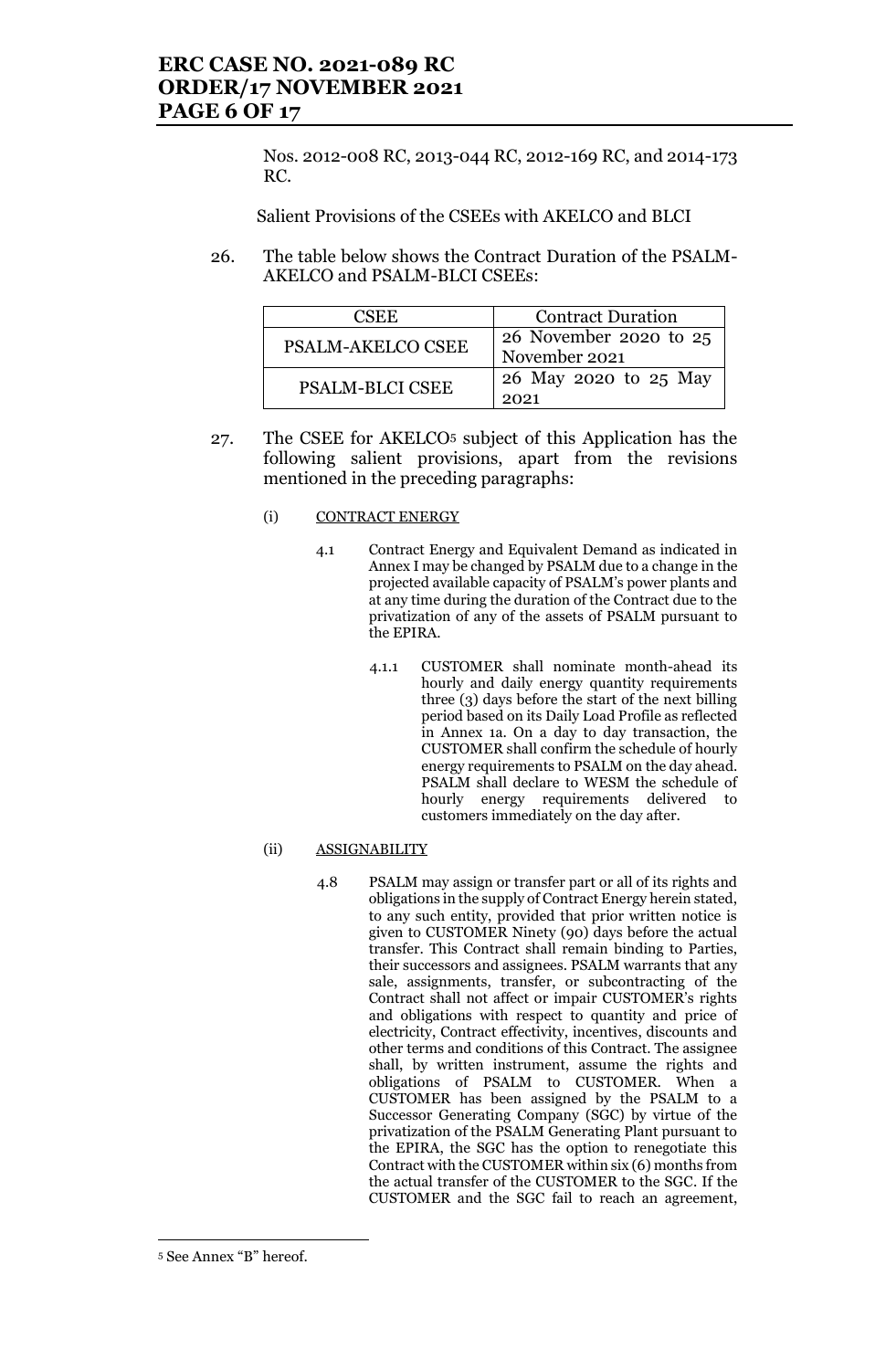either Party shall have the right to terminate this Contract.

- 4.9 CUSTOMER may assign, sell or transfer a part or all of its Contract Energy and/or Equivalent Demand either permanently or for a certain number of billing periods, subject to the written consent of PSALM under the following conditions, and which consent shall not be unreasonably withheld:
	- a. CUSTOMER has obtained certification from NGCP, that the transmission, sub-transmission, substation and other facilities can accommodate the increase in the power requirements of the assignee/transferee.
	- b. CUSTOMER has submitted necessary proof that the buyer, assignee or transferee has no outstanding obligation to PSALM, and undertakes to assume the obligations of CUSTOMER and to pay for the additional expenses necessary or incidental to the transfer.
	- c. Assignment of CUSTOMER to assignee shall comply with the forms provided in Annex IVa and Annex IVb of this Contract.

### (iii) SECURITY DEPOSIT

5.1 The Security Deposit shall be equivalent to 100% of the average contracted energy indicated in Annex I of the CSEE and shall become valid and effective for the duration of this Contract.

### (iv) FORM AND TIME OF POSTING

5.2 The Security Deposit may be required to be posted upon privatization of the generating asset/s to which this Contract is allocated or assigned as provided for in Section 4.8 hereof if the prospective buyer, assignee, transferee or successor-in-interest so requires. It shall be in the form of cash, cash bond, manager's or cashier's check, bank certified check, irrevocable stand-by letter of credit, performance bond or bank guarantee "callable on demand" issue by a financial institution, or any other forms of security such as but not limited to escrow account to be administered by a bank acceptable to PSALM. In the event the Security Deposit of the CUSTOMER becomes nil, the PSALM reserves the right to refuse or discontinue supply of electric energy. In cases of partial depletion of the Security Deposit, the CUSTOMER shall replace the Security Deposit not later than thirty (30) days thereafter. PSALM reserves the right to continue supply of electric energy to the extent of Security Deposit of the CUSTOMER.

#### (v) RELEASE OF SECURITY DEPOSIT

5.3 The Security Deposit (for the portion that should be settled within the WESM) shall be returned to the CUSTOMER within thirty (30) days upon presentation of proof of compliance with the prudential requirements of the WESM. PSALM shall return or release the Security Deposits to CUSTOMER including interest earned, subject to deductions for any amounts owed by CUSTOMER to PSALM. Security Deposits, except those in the form of letter of credit or performance bond, shall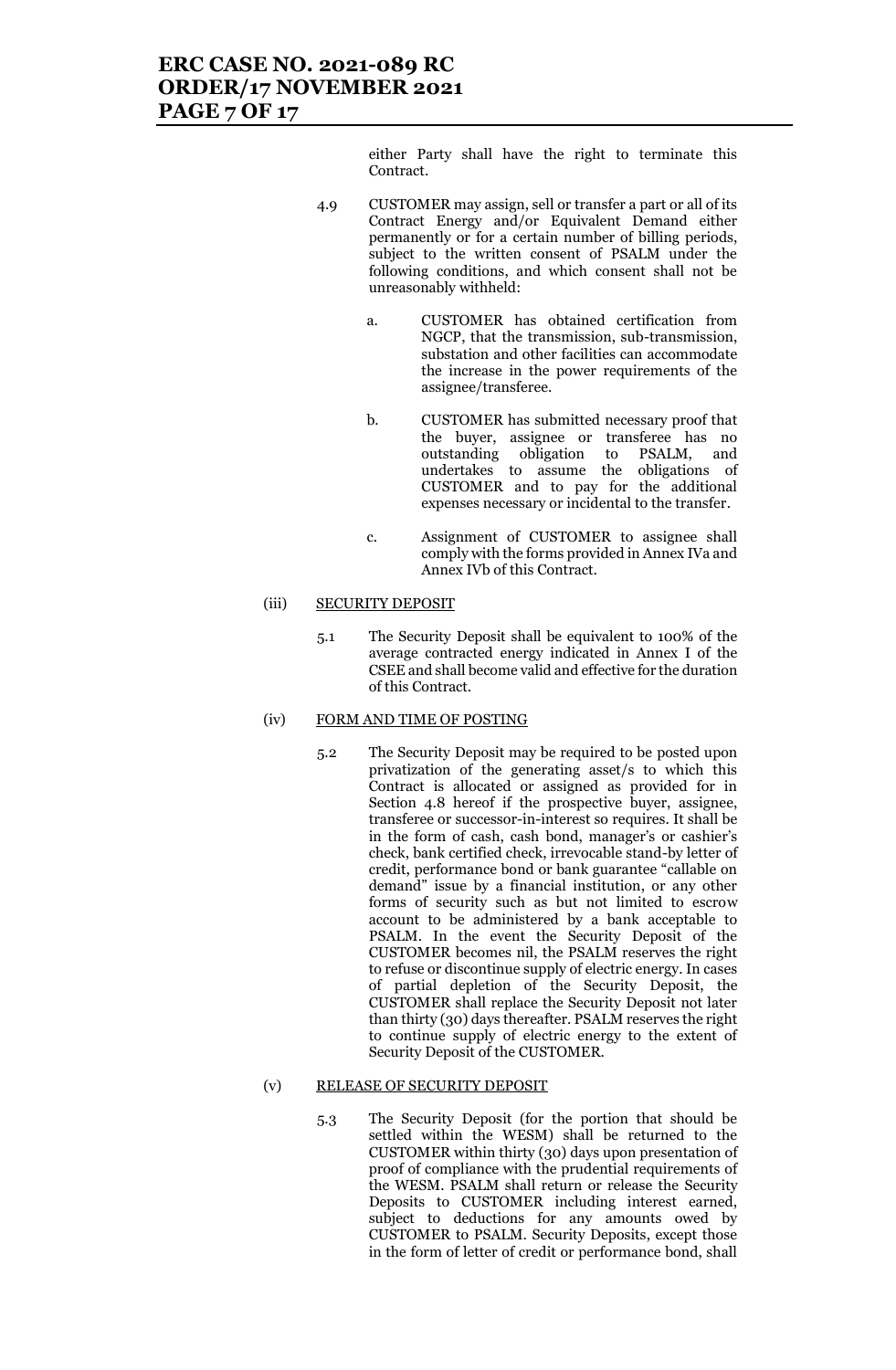earn interest based on prevailing savings deposit rate of the Land Bank of the Philippines (LBP).

#### (vi) BASIC ENERGY CHARGE

6.1 The Basic Energy Charge (BEC) applied to the CUSTOMER's hourly energy consumption which shall be the ERC-approved NPC/PSALM's Time of Use (TOU) generation rates, which is attached as Annex III, plus adjustments in the tariff such as, but not limited to Deferred Accounting Adjustments (DAAs) and the Incremental Currency Exchange Rate Adjustments (ICERA), the RA 9136 Mandatory Rate Reduction Adjustments. The basic energy charge to be applied to the contracted energy shall be in accordance with Section 7.1 of this Contract.

> Energy consumption higher than the contracted level shall be sourced by the Customer from the Wholesale Electricity Spot Market at the Wholesale Electricity Spot Market rate and paid directly to the Independent Electricity Market Operator of the Philippines (IEMOP).

> 6.1.1 The BEC shall be applied to the CUSTOMER's hourly energy consumption based on the hourly nominated energy quantity mentioned in Section 4.1.1.

#### (vii) MINIMUM CHARGES

6.2 CUSTOMER shall pay the minimum charge based on the Contract Energy per billing period as indicated in Section 4.1 of this Contract using the basic energy charge if CUSTOMER has not fully taken or failed to consume the Contract Energy, subject to deductions and adjustments as expressly provided for in this Contract.

#### (viii) SERVICE INTERRUPTION ADJUSTMENT

6.4 Should the supply of electricity be interrupted or curtailed to a level below the Contract Energy due to the fault or lack of generation capacity of the PSALM, even if CUSTOMER was at that time unable to take or consume electricity, the Contract Energy shall be adjusted to actual off-take below contract level for all hours when service was curtailed or interrupted based on declaration of power curtailment issued by the NGCP.

#### (ix) MAINTENANCE SERVICE ADJUSTMENT

6.6 CUSTOMER may avail of the service adjustment during the scheduled maintenance of its facilities, not to exceed two (2) billing periods in one year. The minimum charge on the energy consumption shall be fifty percent (50%) of the Contract Energy. To be able to avail of this adjustment, CUSTOMER must inform PSALM in writing thirty (30) days prior to the commencement of the scheduled maintenance.

#### (x) PROMPT PAYMENT DISCOUNT

6.10 Subject to ERC's approval, the Prompt Payment Discount (PPD) shall be in accordance with the PSALM's credit and collection policies duly approved by the PSALM Board.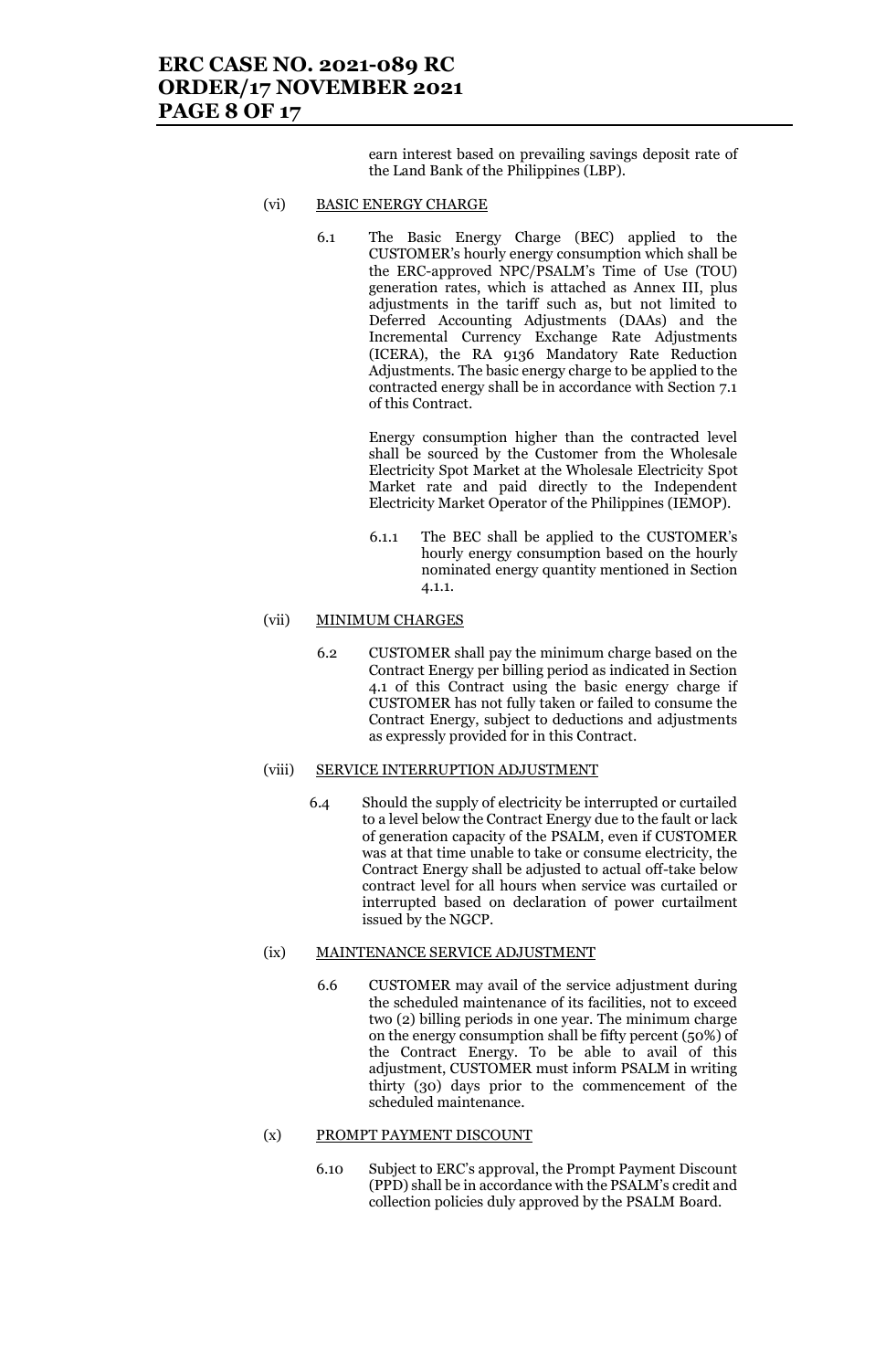#### (xi) DISPUTED BILLS

6.11 Should there be any dispute on bills, any such dispute would be considered as waived unless CUSTOMER questions the same in writing within sixty (60) days from CUSTOMER's receipt thereof. On a "best-efforts basis", PSALM commits to resolve such disputed bills within a period of sixty (60) days upon PSALM's receipt of said disputed bills' complete supporting documents, from the date of filing of the claim.

#### (xii) OVERDUE ACCOUNT

- 6.15 In the event that a power bill remains unpaid within five (5) days after its due date, PSALM has the option to call on or draw against the Security Deposit as provided for under Section 5 (Security Deposit) of this Contract.
- 6.16 Any power bill or account of CUSTOMER not paid on due date shall bear a floating rate of interest computed from the first day after it becomes due and payable, based on the highest non-prime lending rate of PSALM's depository banks for every quarter ending March, June, September and December of each year. Interest on overdue accounts shall be computed based on a 360-day year.
- 6.17 A restructuring agreement of the overdue account shall be executed by the CUSTOMER, with the following salient terms and conditions... 6

#### (xiii) DEDUCTION DUE TO FORCE MAJEURE

9.6 PSALM shall have a maximum of seventy-two (72) hours from the time a force majeure event prevented it from supplying electricity and perform its other obligations under the Contract to resume supply. CUSTOMER shall not be entitled to interruption adjustment for such period, unless interruptions exceed seventy-two (72) hours and the CUSTOMER failed to fully take or consume its Contract Energy.

#### (xiv) CONTRACT TERMINATION

9.11 Either party will have the right to terminate this Contract upon failure of the other to perform its obligation under this Contract, provided that the party at fault will have to pay all its outstanding account and reimburse the costs incurred by the other party as a result of the termination.

#### (xv) EFFECTIVITY

- 9.20 This Agreement shall be executed in counterparts and shall be effective when at least one counterpart shall have been executed by one of the parties herein, and each set of counterparts shall constitute one single and binding agreement.
- 9.21 This Agreement, upon signature of the Parties, shall be filed immediately with the ERC for approval.

<sup>6</sup> Please see the detailed list of terms and conditions under 6.17.1 to 6.17.12 of the PSALM-AKELCO CSEE.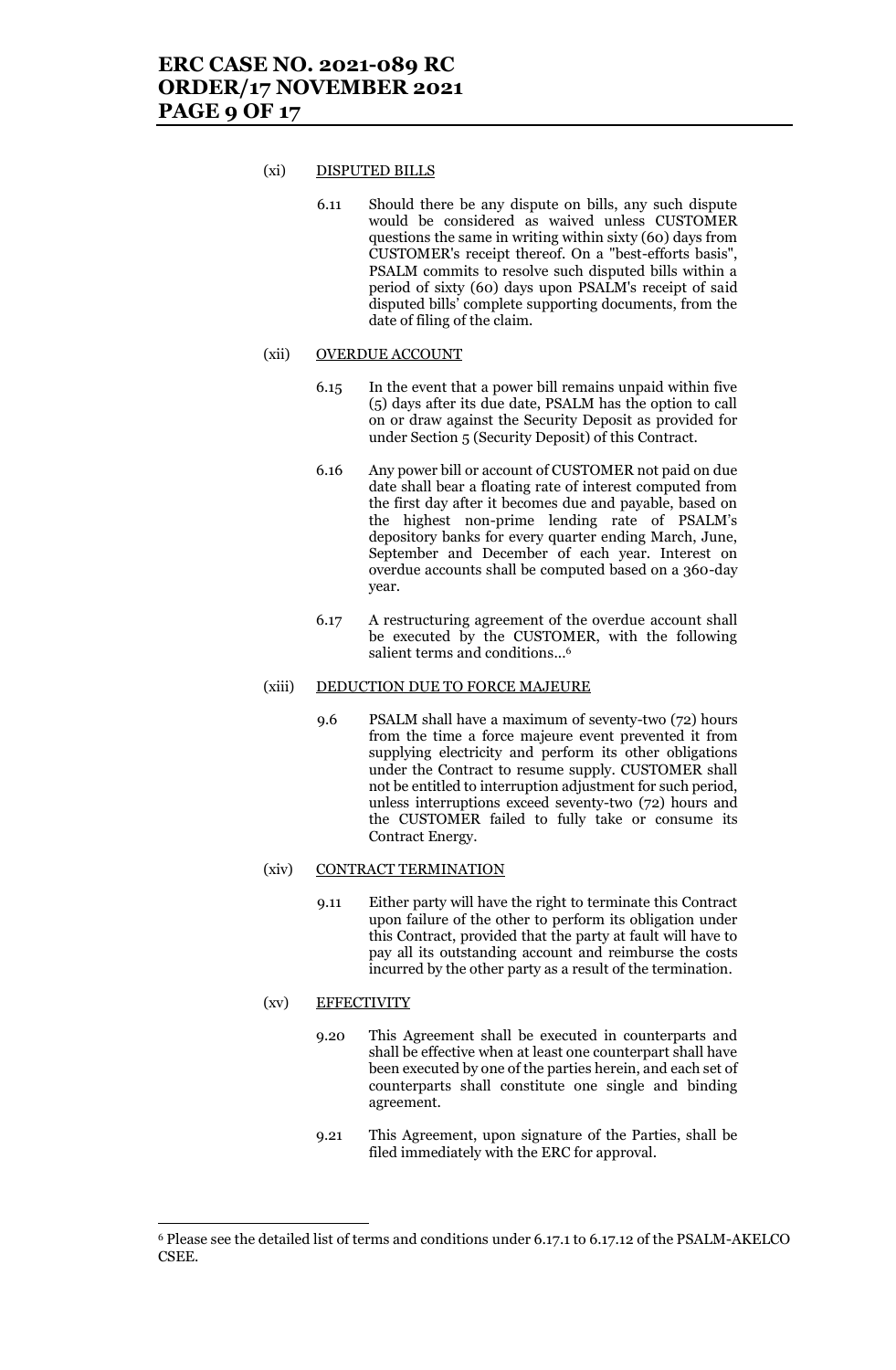- 28. The CSEE for BLCI<sup>7</sup> subject of this Application contains the same provisions as above and the only substantial differences consist of (i) those found in Annex 1 of the PSALM-BLCI CSEE (which reflects the Contracted Energy and the corresponding equivalent demand); (ii) Section 4.8 (Assignability), 6.10 (Prompt Payment Discount), 6.11 (Disputed Bills), and 6.17 (Overdue Account), and (iii) the amendment of Section 3.1 on CONTRACT DURATION.
- 29. A summary of the Contracted Energy, Equivalent Demand, and Load Factor of the CSEEs subject of this Application is attached hereto as Annexes "D" and "D-1".
- 30. Further, in compliance with Section 2, Rule 6 (Pre-Filing Requirements) of this Honorable Commission's Resolution No. 01, Series of 2021,<sup>8</sup> and in support of the instant Application for the CSEE's approval, a copy of the instant Application (including Annexes) was furnished to the offices of the City Mayor and the *Sangguniang Panlungsod* of Quezon City (Annexes "E" and series). The Application (excluding Annexes) was also published in a newspaper of general circulation (Annex "F").

### PSALM is exempted from joining the mandatory CSP in the procurement of power supply.

- 31. This Honorable Commission recognized that PSALM is exempted from joining the mandatory Competitive Selection Process ("CSP") in the procurement of power supply. In a letter dated 20 September 2016 (Annex "G"), this Honorable Commission said that PSALM need not participate in the CSP due to the nature of its operations.
- 32. Also, this Honorable Commission recognized PSALM's exemption from joining the mandatory CSP in its decision approving the application for the approval of the CSEEs and LOAs with the DUs under ERC Case No. 2016-186 RC.

### ALLEGATIONS IN SUPPORT FOR THE ISSUANCE OF PROVISIONAL AUTHORITY

33. PSALM acknowledges that the continued operation of the DUs is indispensable to the economic efficiency of the franchise area they service, not to mention the ripple effect of that efficiency on the economic growth of the entire country. In order for these DUs to continue lawfully drawing electricity from the grid, it is imperative that they enter into agreement/s with PSALM as Supplier for the supply of electricity, through a contract of sale for electricity, hence the respective CSEE.

<sup>7</sup> See Annex "C" hereof.

<sup>8</sup> A Resolution Adopting the Revised Rules of Practice and Procedure of the Energy Regulatory Commission.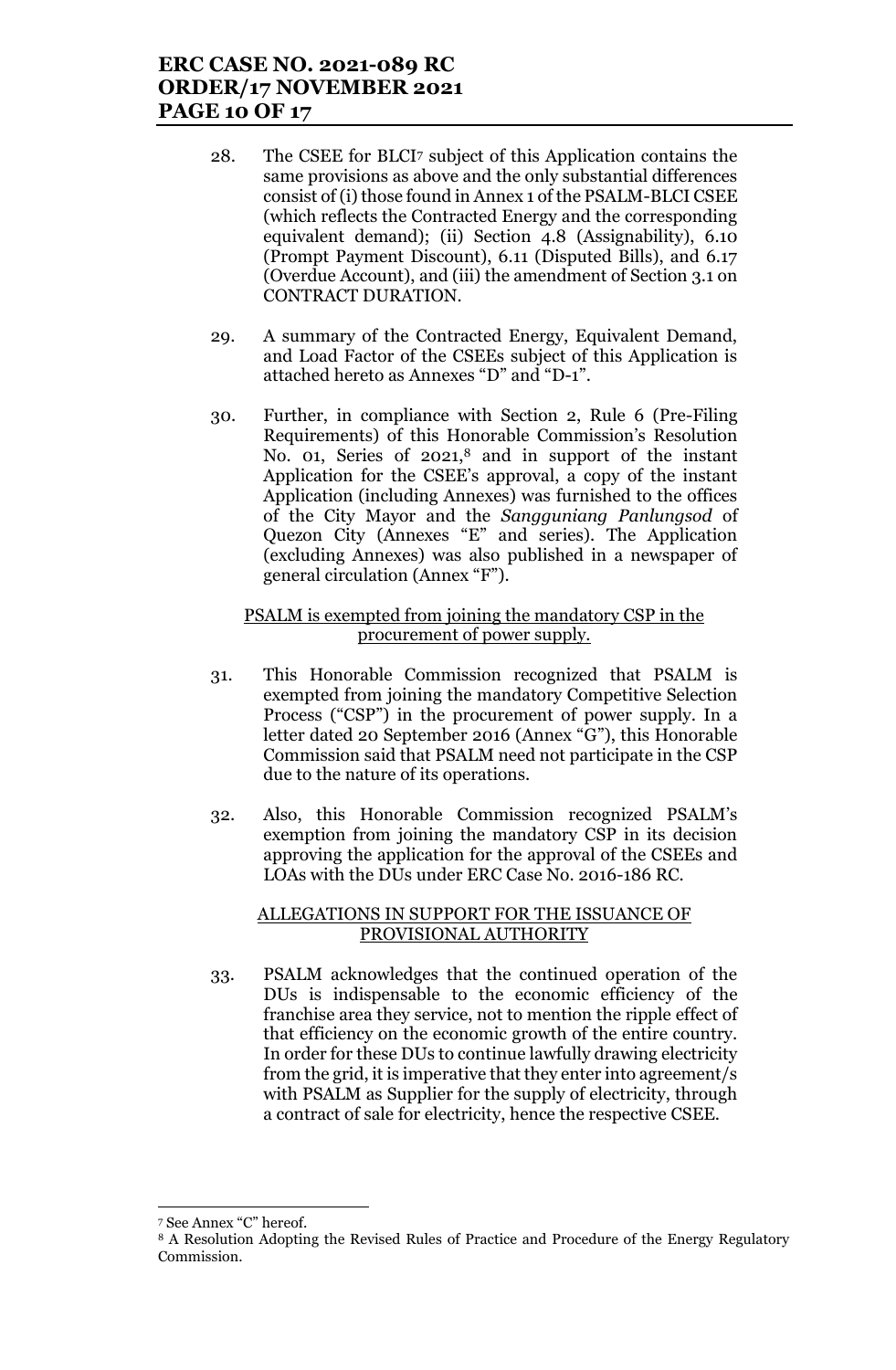- 34. A grant of Provisional Authority ("PA") to execute the CSEEs subject of this Application will ultimately redound to the benefit of end consumers [.]
- 35. Attached as Annex "H" is the Judicial Affidavit of Engr. James Marvin A. Mamaradlo, the Corporate Staff Officer B of the Electricity Trading Department under PSALM's Privatization and Asset Management Group, attesting to the truth of the above matters.
- 36. Pursuant to ERC Rules of Practice and Procedure, this Honorable Commission may exercise its discretion by granting a PA or an Interim Relief prior to a final decision.
- 37. It is understood that the PA or Interim Relief sought by PSALM, which may be granted by this Honorable Commission, shall be subject to adjustments and other conditions that this Honorable Commission may impose after its hearing and final determination.

### PRAYER

WHEREFORE, Applicant PSALM most respectfully prays that this Honorable Commission *APPROVES* the duly negotiated CSEEs with AKELCO and BLCI. It is likewise prayed that a *PA BE ISSUED* authorizing PSALM to implement the subject CSEEs with the concerned electric cooperatives in the Visayas Grid.

Other reliefs just and equitable under the premises are likewise prayed for.

Finding the said *Application* to be sufficient in form with the required fees having been paid, the Commission hereby sets the same for determination of compliance with the jurisdictional requirements, expository presentation, Pre-trial Conference and presentation of evidence on the following dates and online platform for the conduct thereof pursuant to Resolution No. 09, Series 0f 2020<sup>9</sup> dated 24 September 2020 and Resolution No. 01, Series of 2021, dated 17 December 2020 (ERC Revised Rules of Practice and Procedure)<sup>10</sup>:

*(This space is intentionally left blank.)*

<sup>9</sup> A Resolution Adopting the Guidelines Governing Electronic Applications, Filings and Virtual Hearings Before the Energy Regulatory Commission".

 $10$  A Resolution Adopting the Revised Rules of Practice and Procedure of the Energy Regulatory Commission.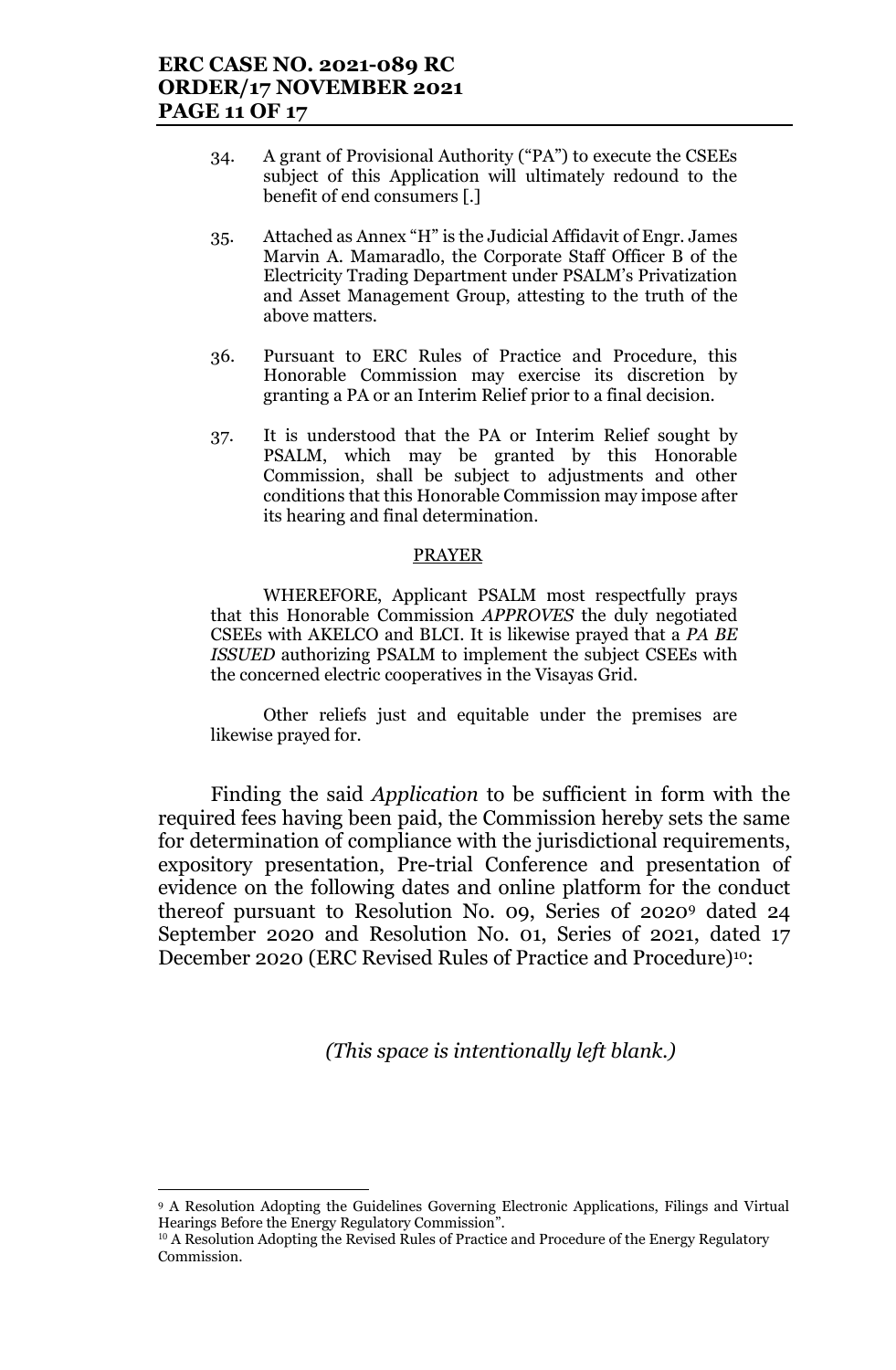| Date                                                                                   | <b>Platform</b>                  | <b>Activity</b>                                                                                          |
|----------------------------------------------------------------------------------------|----------------------------------|----------------------------------------------------------------------------------------------------------|
| <b>20 January 2022</b><br>(Thursday) at two<br>o'clock in the<br>afternoon (2:00 P.M.) | <b>Microsoft</b><br><b>Teams</b> | Determination of<br>compliance with<br>jurisdictional<br>requirements, and<br>Expository<br>Presentation |
| <b>27 January 2022</b><br>(Thursday) at two<br>o'clock in the<br>afternoon (2:00 P.M.) | <b>Microsoft</b><br><b>Teams</b> | <b>Pre-Trial Conference</b><br>and Presentation of<br>Evidence                                           |

**RELATIVE THERETO**, PSALM is hereby directed to:

- 1) Cause the publication of the attached *Notice of Virtual Hearing* in two (2) newspapers of nationwide circulation in the Philippines at its own expense, twice (2x) within two (2) successive weeks, the dates of publication not being less than seven (7) days apart, and the date of the last publication to be made not later than ten (10) days before the date of the scheduled initial virtual hearing;
- 2) Furnish with copies of this *Order* and the attached *Notice of Virtual Hearing* AKELCO and BLCI, the Offices of the Provincial Governors, Mayors, and their respective Local Government Unit (LGU) legislative bodies of the areas, wherein the principal office of PSALM, AKELCO and BLCI are located, for the appropriate posting thereof on their respective bulletin boards;
- 3) Inform the consumers within the affected area, by any other means available and appropriate, of the filing of the *Application*, its reasons therefor, and of the scheduled virtual hearings thereon;
- 4) Furnish with copies of this *Order* and the attached *Notice of Virtual Hearing* the Office of the Solicitor General (OSG), the Commission on Audit (COA), and the Committees on Energy of both Houses of Congress. They are hereby requested, if they so desire, to send their duly authorized representatives and attend the scheduled hearings; and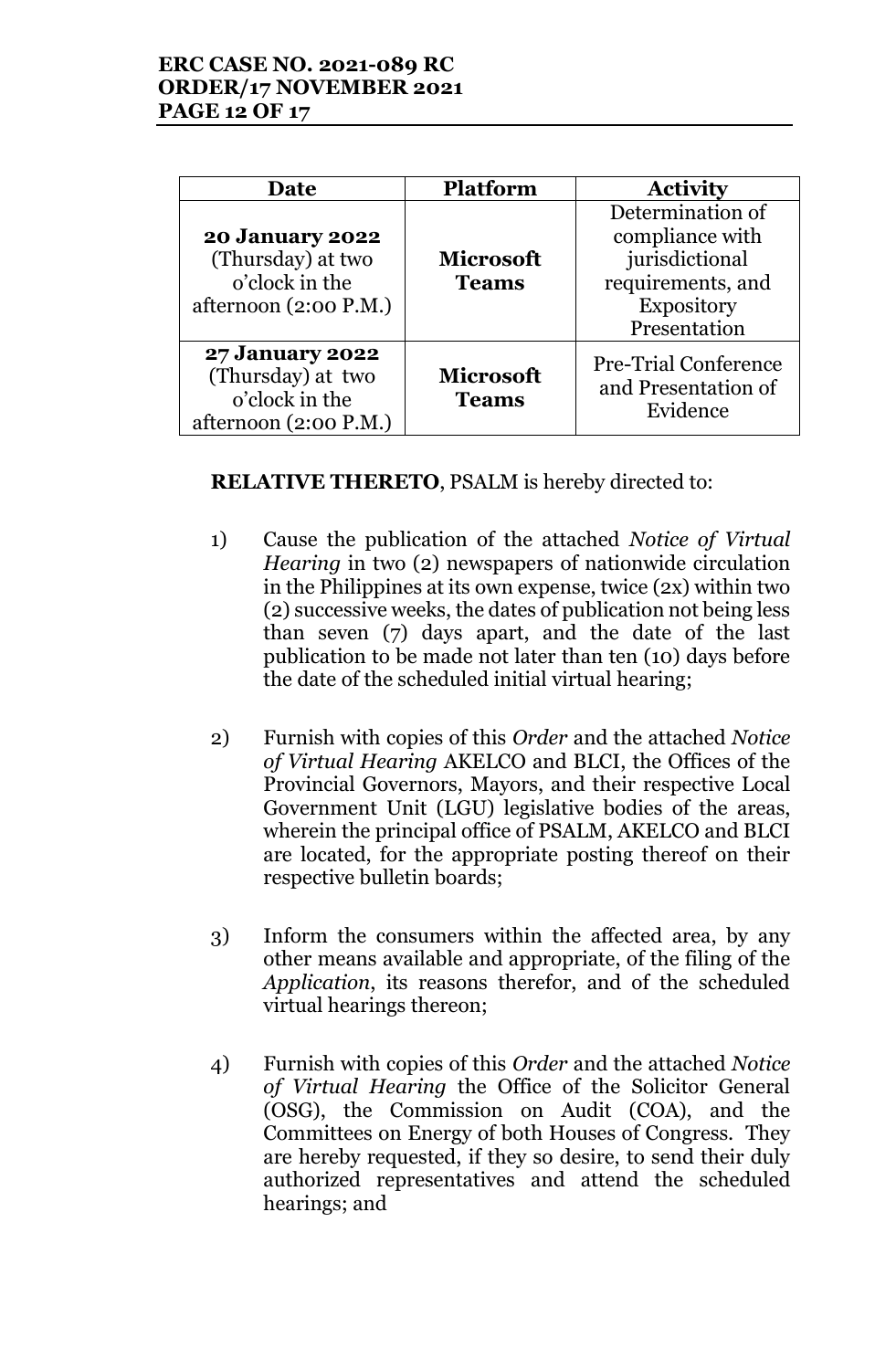5) Furnish with copies of the *Application* and its attachments, all those making requests therefor, subject to the resolution of the pending prayer for confidential treatment, if any, and reimbursement of reasonable photocopying costs.<sup>11</sup>

Within five (5) calendar days prior to the date of the virtual hearings, PSALM must submit to the Commission via electronic mail (e-mail) at **docket@erc.ph**, copy furnish the Legal Service through  $legal@erc.ph$ , the scanned copies of its written compliance with the aforementioned jurisdictional requirements attaching therewith, methodically arranged and duly marked, the following:

- 1) The evidence of publication of the attached *Notice of Virtual Hearing* consisting of affidavit of the Editors or Business Managers of the newspapers where the said *Notice of Virtual Hearing* was published, and the complete issues of the said newspapers;
- 2) The evidence of actual posting of this *Order* and the attached *Notice of Virtual Hearing* consisting of certifications issued to that effect, signed by the aforementioned Provincial Governor, City and Municipal Mayors, and their LGU legislative bodies or their duly authorized representatives, bearing the seals of their offices;
- 3) The evidence of other means employed by PSALM to inform the consumers within the affected area of the filing of the *Application,* its reasons therefor, and of the scheduled hearings thereon;
- 4) The evidence of receipt of copies of this *Order* and the attached *Notice of Virtual Hearing* by the OSG, the COA, and the Committees on Energy of both Houses of Congress;
- 5) The evidence of receipt of copies of the *Application* and its attachments by all those making requests therefor, if any; and
- 6) Such other proofs of compliance with the requirements of the Commission.

<sup>&</sup>lt;u>.</u> <sup>11</sup> For the e-mail address of the applicant, please see page 17.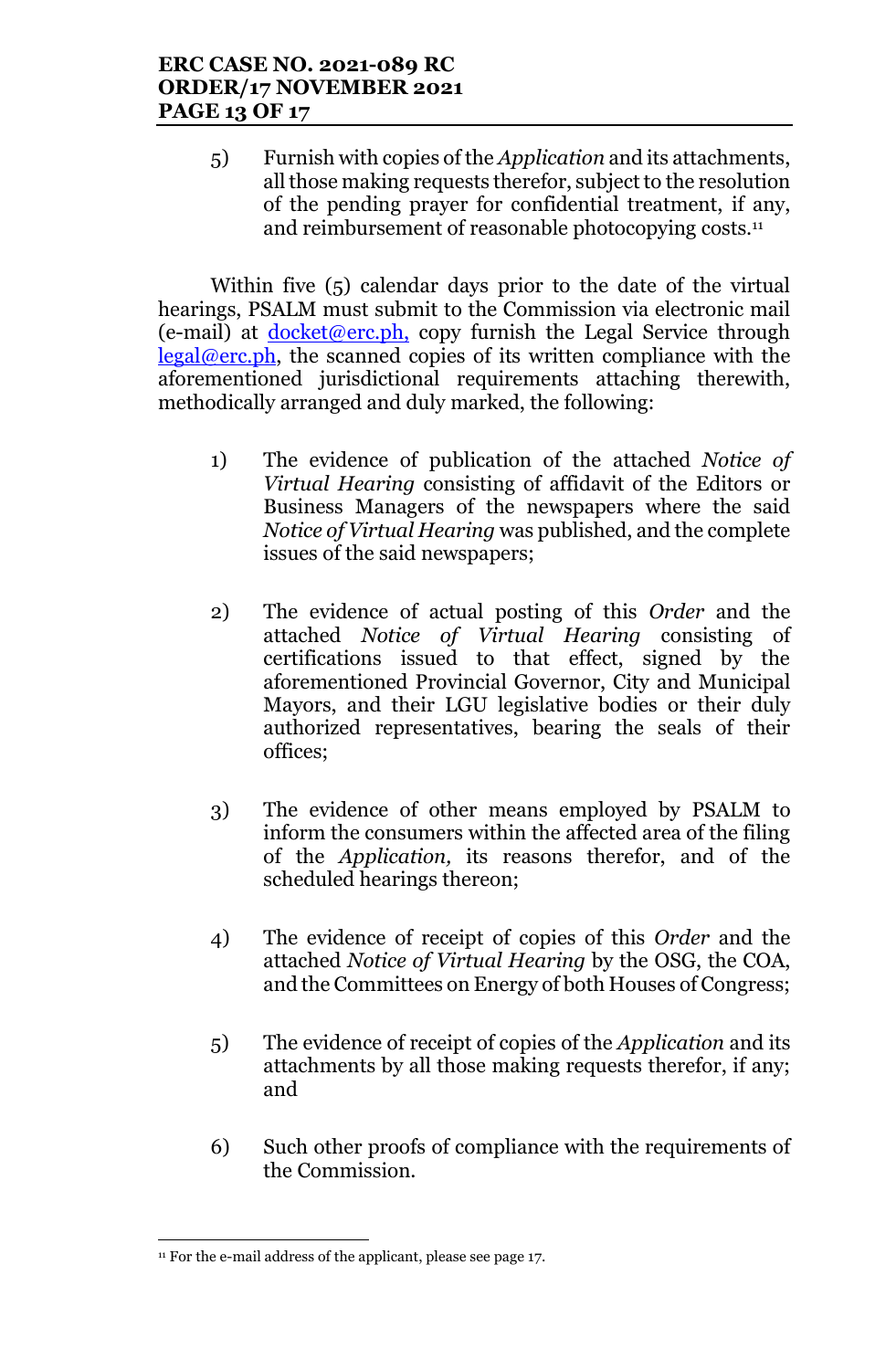# **ERC CASE NO. 2021-089 RC ORDER/17 NOVEMBER 2021 PAGE 14 OF 17**

Moreover, PSALM is hereby required to post on its bulletin boards, the scanned copies of the foregoing jurisdictional requirements, together with the newspaper publication and certifications issued by the concerned Office of the Provincial Governor, City and Municipal Mayors and their Local Legislative Bodies, and to submit proof of its posting thereof.

PSALM and all interested parties are also required to submit via e-mail at **docket@erc.ph**, copy furnish the Legal Service through  $\text{legal@erc.ph.}$  at least five (5) calendar days before the date of the scheduled virtual hearing and Pre-trial Conference, their respective Pre-Trial Briefs containing, among others:

- 1) A summary of admitted facts and proposed stipulation of facts;
- 2) The issues to be tried or resolved;
- 3) The documents or exhibits to be presented, stating the purposes and proposed markings therefor; and
- 4) The number and names of the witnesses, with their written testimonies in a Judicial Affidavit form attached to the Pretrial Brief.

PSALM must ensure that all the documents or exhibits proposed to be presented have already been duly submitted to the Commission at least five (5) calendar days before the date of the scheduled initial virtual hearing and Pre-trial Conference pursuant to the preceding paragraph.

Failure of PSALM to comply with the above requirements within the prescribed period shall be a ground for cancellation of the scheduled hearing, and the resetting of which shall be six (6) months from the said date of cancellation.

PSALM must also be prepared to make an expository presentation of the instant *Application*, aided by whatever communication medium that it may deem appropriate for the purpose, in order to put in plain words and explain, for the benefit of the consumers and other concerned parties, the nature of the *Application* with relevant information and pertinent details substantiating the reasons and justifications being cited in support thereof.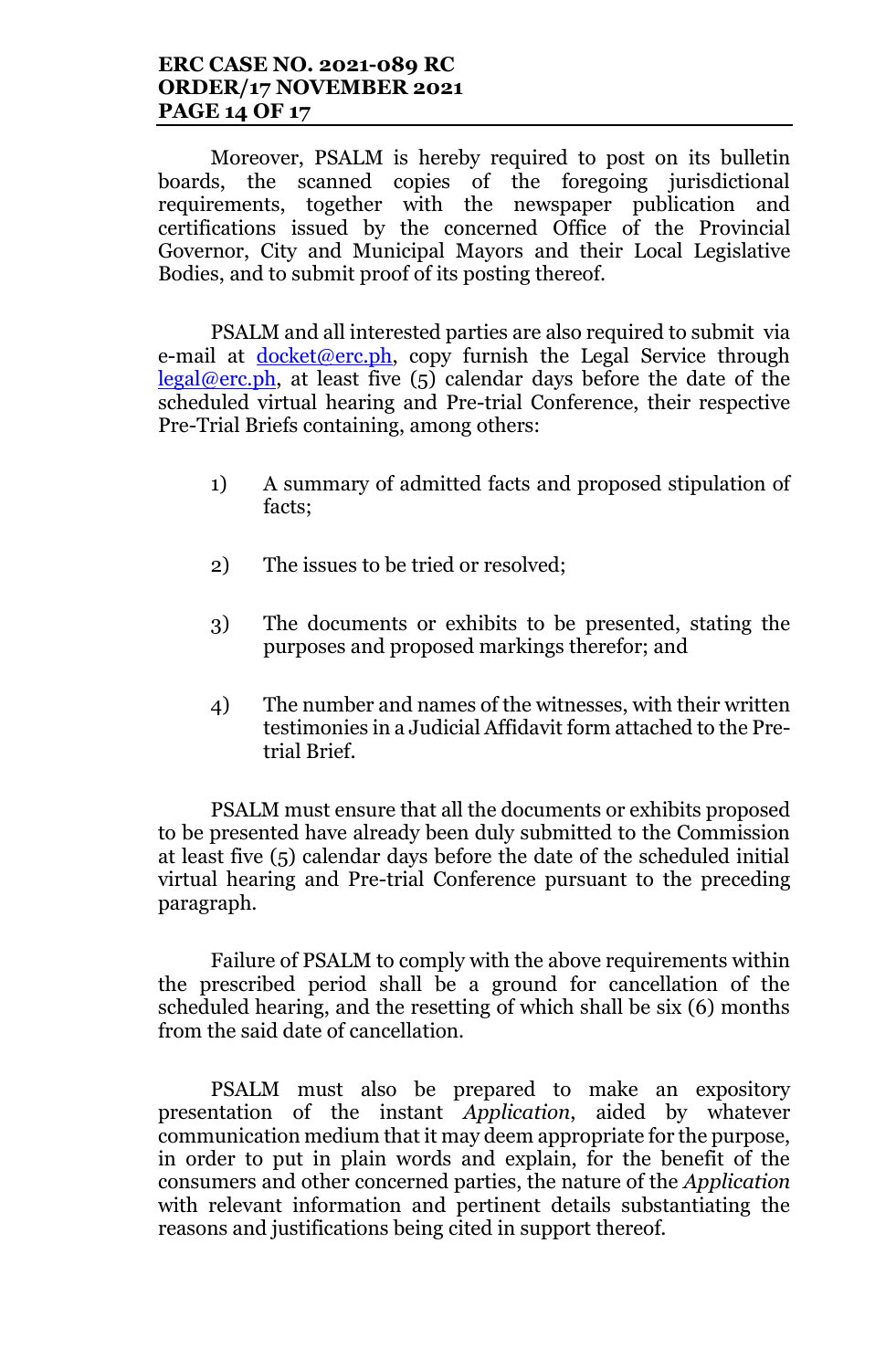PSALM is hereby directed to file a copy of its Expository Presentation via e-mail at  $d$ ocket@erc.ph, copy furnish the Legal Service through  $\frac{\text{legal@erc.ph}}{\text{total@arc}},$  at least five (5) calendar days prior to the scheduled virtual hearing. PSALM shall also be required, upon the request of any stakeholder, to provide an advance copy of its expository presentation, at least five (5) calendar days prior to the scheduled virtual hearing.

Any interested stakeholder may submit its comments and/or clarifications at least one (1) calendar day prior to the scheduled virtual hearing, via e-mail at  $d$ ocket@erc.ph, copy furnish the Legal Service through  $\text{legal@erc.ph.}$  The Commission shall give priority to the stakeholders who have duly submitted their respective comments and/or clarifications, to discuss the same and propound questions during the course of the expository presentation.

PSALM is hereby directed to submit, either through personal service, registered or ordinary mail/private courier, one (1) set of the original or certified true hard/printed copy/ies of its Jurisdictional Compliance, Expository Presentation, Pre-trial Brief, and Judicial Affidavit/s of witness/es, within five (5) working days from the date that the same were electronically submitted, as reflected in the acknowledgment receipt e-mail sent by the Commission. Similarly, all interested parties who filed their Petition for Intervention or Opposition are required to submit the hard/printed copy thereof within the same period through any of the available modes of service.

*(This space is intentionally left blank.)*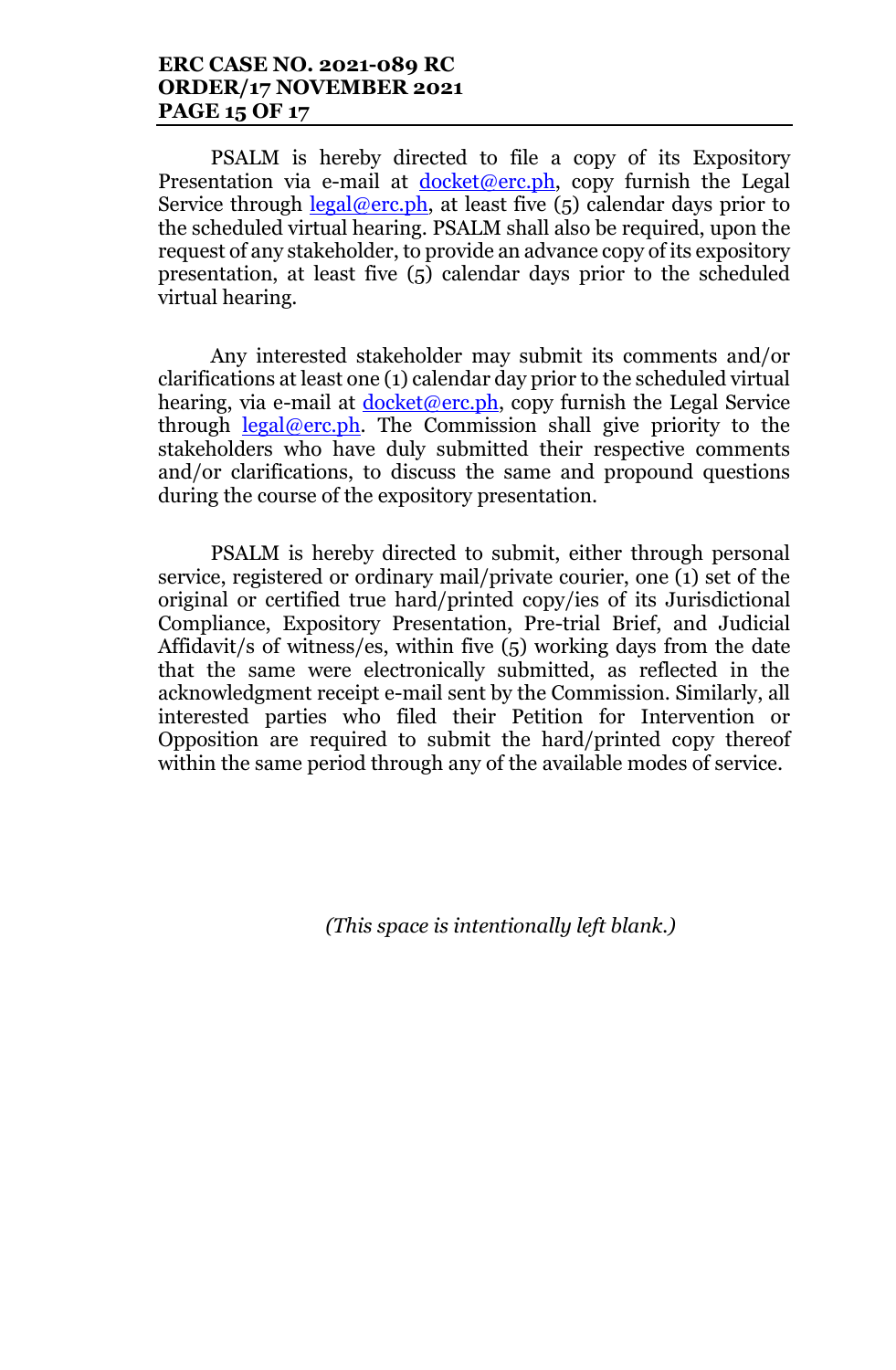# **ERC CASE NO. 2021-089 RC ORDER/17 NOVEMBER 2021 PAGE 16 OF 17**

Finally, PSALM, including its authorized representative/s and witness/es, are hereby directed to provide the Commission, thru legal.virtualhearings@erc.ph, with their respective e-mail addresses upon receipt of this *Order*. The Commission will send the access link/s to the aforementioned hearing platform within five (5) working days prior to the scheduled hearing.

# **SO ORDERED.**

Pasig City, 17 November 2021.

FOR AND BY AUTHORITY OF THE COMMISSION:

**AGNES VST DEVANADERA** *Chairperson and CEO*

**ERC** 

 $+$   $\omega$ LS: MVM/ LSP/MCCG